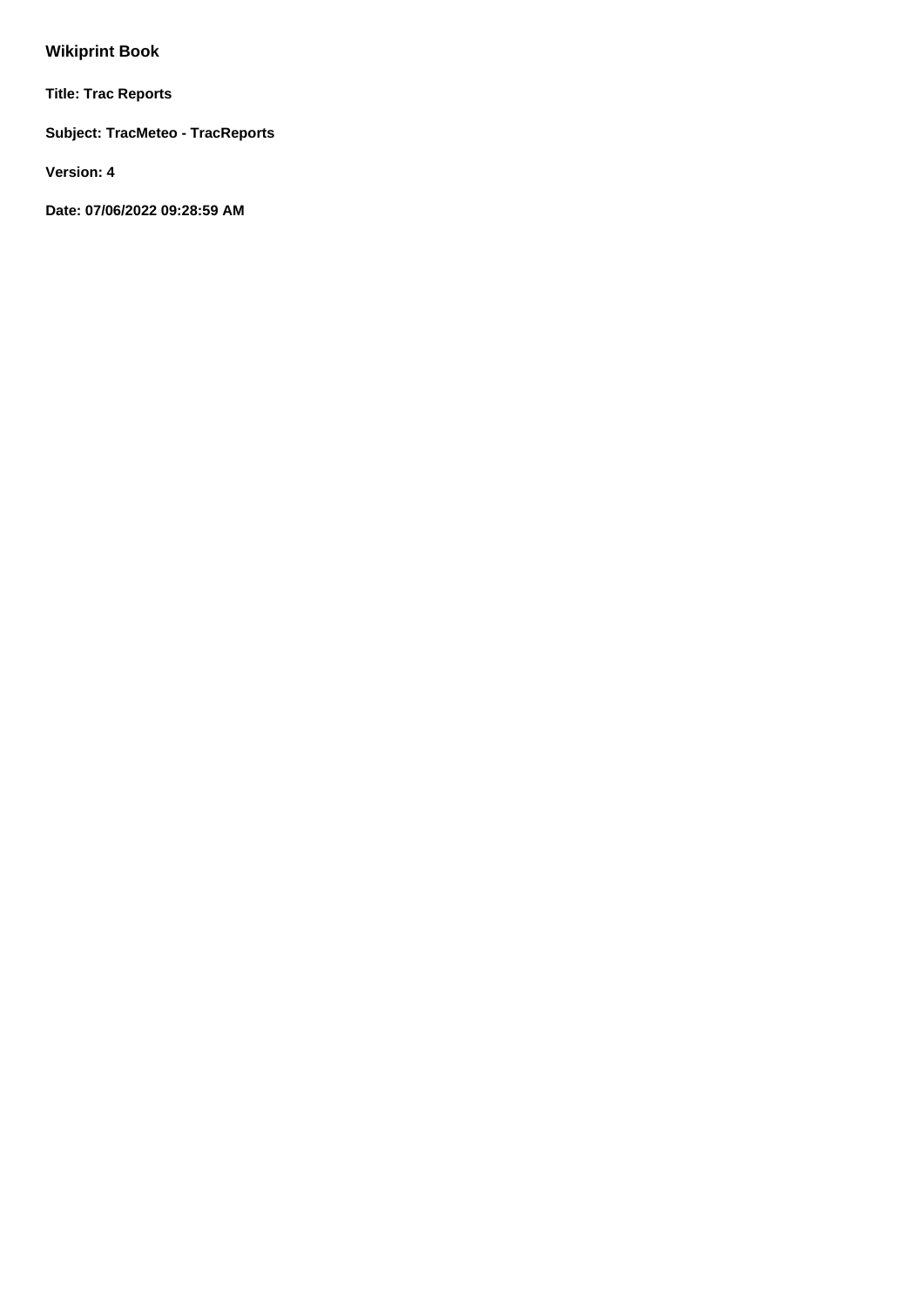## **Table of Contents**

| <b>Trac Reports</b>                            |  |
|------------------------------------------------|--|
| <b>Changing Sort Order</b>                     |  |
| <b>Changing Report Numbering</b>               |  |
| <b>Navigating Tickets</b>                      |  |
| <b>Alternative Download Formats</b>            |  |
| Comma-delimited - CSV (Comma Separated Values) |  |
| Tab-delimited                                  |  |
| RSS - XML Content Syndication                  |  |
| <b>Creating Custom Reports</b>                 |  |
| <b>Ticket columns</b>                          |  |
| Advanced Reports: Dynamic Variables            |  |
| Using Variables in a Query                     |  |
| Special/Constant? Variables                    |  |
| <b>Advanced Reports: Custom Formatting</b>     |  |
| <b>Special Columns</b>                         |  |
| Automatically formatted columns                |  |
| Custom formatting columns                      |  |
| Changing layout of report rows                 |  |
| Reporting on custom fields                     |  |
|                                                |  |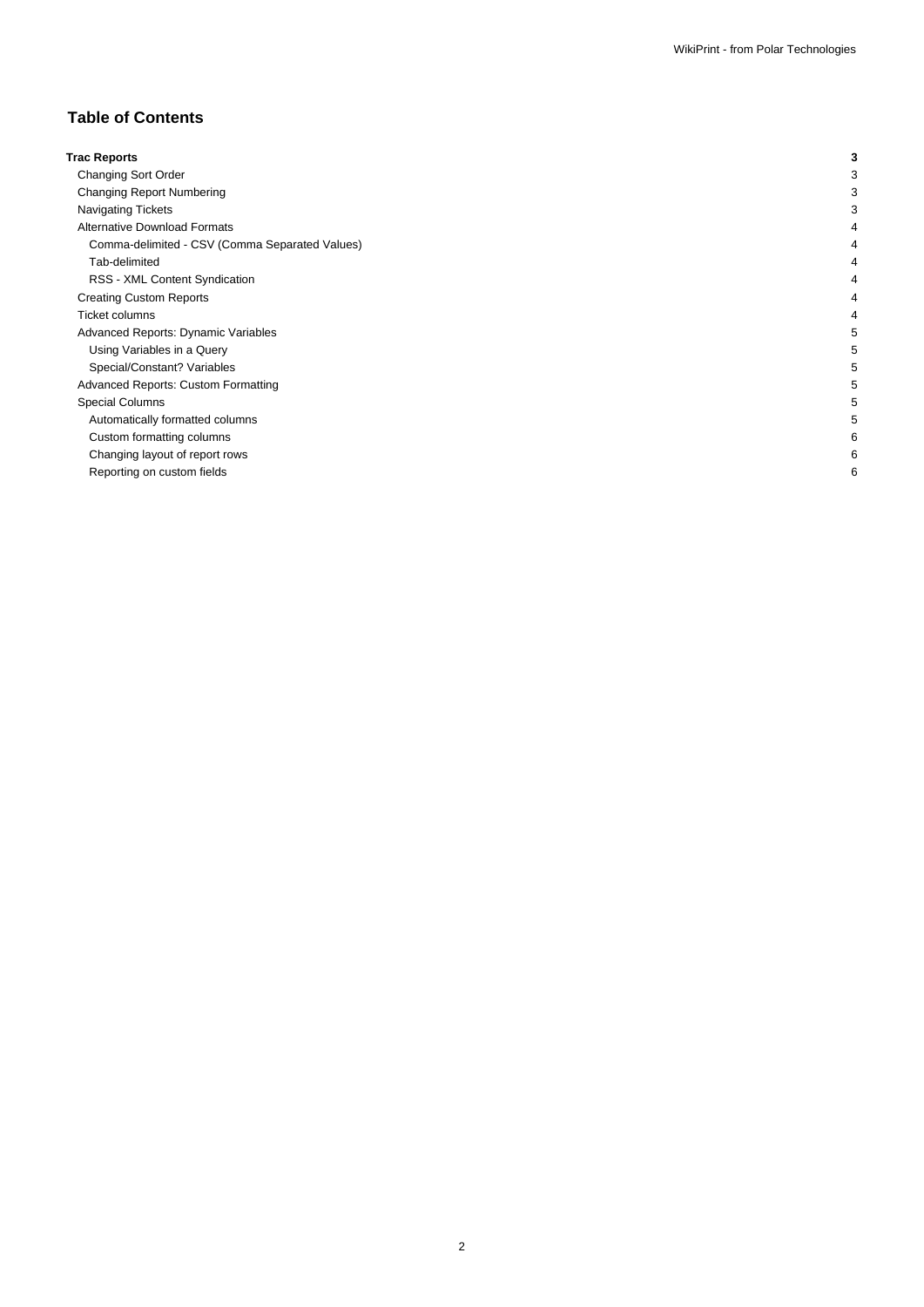### **Trac Reports**

The Trac reports module provides a simple, yet powerful reporting facility to present information about tickets in the Trac database.

Rather than have its own report definition format, [TracReports](https://meteo.unican.es/trac/wiki/TracReports) relies on standard SQL SELECT statements for custom report definition.

**Note:** The report module is being phased out in its current form because it seriously limits the ability of the Trac team to make adjustments to the underlying database schema. We believe that the [query module](https://meteo.unican.es/trac/wiki/TracQuery) is a good replacement that provides more flexibility and better usability. While there are certain reports that cannot yet be handled by the query module, we intend to further enhance it so that at some point the reports module can be completely removed. This also means that there will be no major enhancements to the report module anymore.

You can already completely replace the reports module by the query module simply by disabling the former in [trac.ini:](https://meteo.unican.es/trac/wiki/TracIni)

```
[components]
trac.ticket.report.* = disabled
```
This will make the query module the default handler for the ?View Tickets? navigation item. We encourage you to try this configuration and report back what kind of features of reports you are missing, if any.

#### **You will almost definitely need to restart your httpd at this point.**

A report consists of these basic parts:

- **ID** -- Unique (sequential) identifier
- **Title** -- Descriptive title
- **Description** -- A brief description of the report, in [WikiFormatting](https://meteo.unican.es/trac/wiki/WikiFormatting) text.
- **Report Body** -- List of results from report query, formatted according to the methods described below.
- **Footer** -- Links to alternative download formats for this report.

### **Changing Sort Order**

Simple reports - ungrouped reports to be specific - can be changed to be sorted by any column simply by clicking the column header.

If a column header is a hyperlink (red), click the column you would like to sort by. Clicking the same header again reverses the order.

### **Changing Report Numbering**

There may be instances where you need to change the ID of the report, perhaps to organize the reports better. At present this requires changes to the trac database. The report table has the following schema (as of 0.10):

- id integer PRIMARY KEY
- author text
- title text
- query text
- description text

Changing the ID changes the shown order and number in the Available Reports list and the report's perma-link. This is done by running something like:

update report set id=5 where id=3;

Keep in mind that the integrity has to be maintained (i.e., ID has to be unique, and you don't want to exceed the max, since that's managed by SQLite someplace).

### **Navigating Tickets**

Clicking on one of the report results will take you to that ticket. You can navigate through the results by clicking the Next Ticket or Previous Ticket links just below the main menu bar, or click the Back to Report link to return to the report page.

You can safely edit any of the tickets and continue to navigate through the results using the Next/Previous/Back? to Report links after saving your results, but when you return to the report, there will be no hint about what has changed, as would happen if you were navigating a list of tickets obtained from a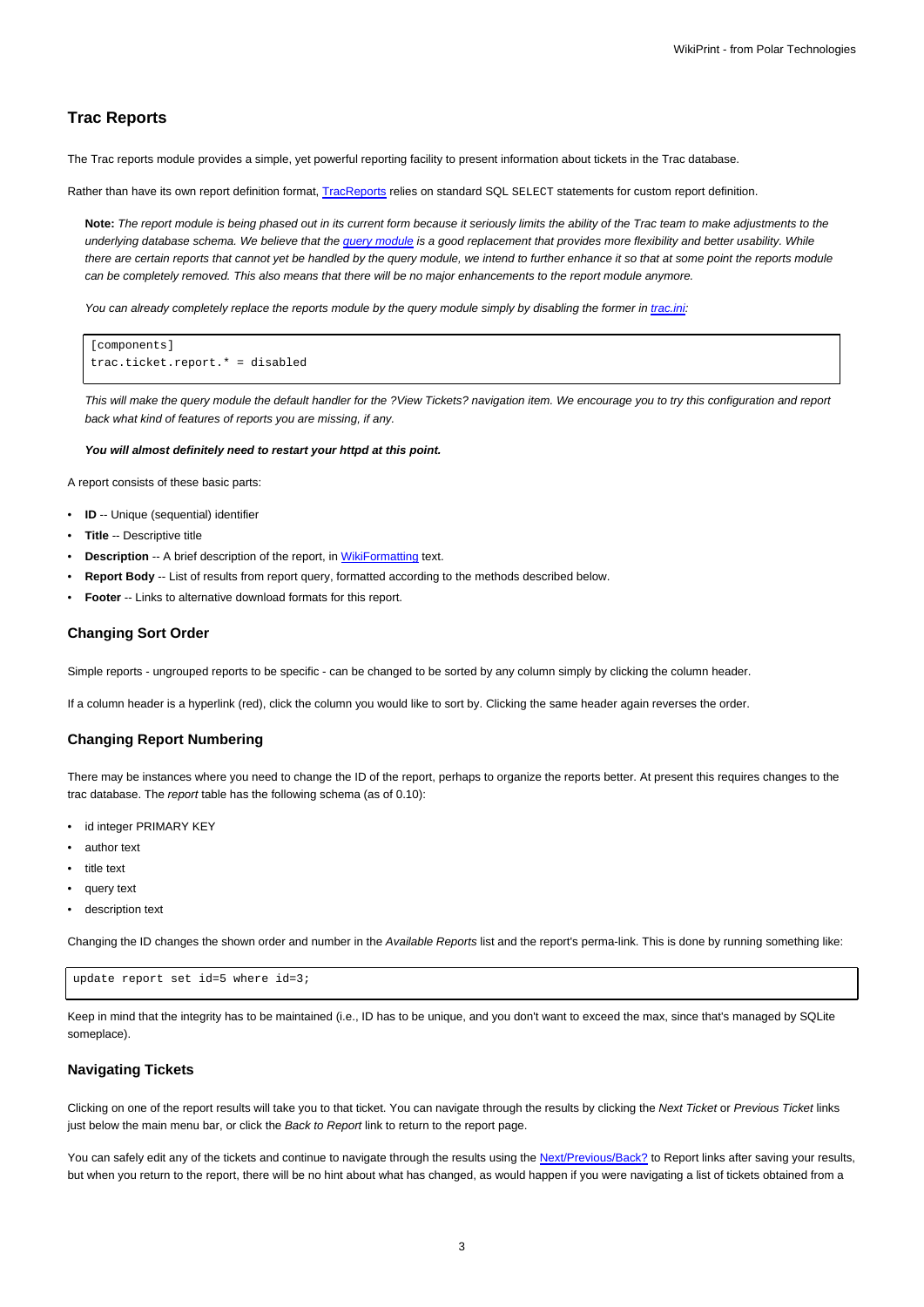### query (see [TracQuery#NavigatingTickets\)](https://meteo.unican.es/trac/wiki/TracQuery#NavigatingTickets). (since 0.11)

### **Alternative Download Formats**

Aside from the default HTML view, reports can also be exported in a number of alternative formats. At the bottom of the report page, you will find a list of available data formats. Click the desired link to download the alternative report format.

### **Comma-delimited - CSV (Comma Separated Values)**

Export the report as plain text, each row on its own line, columns separated by a single comma (','). **Note:** Carriage returns, line feeds, and commas are stripped from column data to preserve the CSV structure.

#### **Tab-delimited**

Like above, but uses tabs (\t) instead of comma.

### **RSS - XML Content Syndication**

All reports support syndication using XML/RSS 2.0. To subscribe to an RSS feed, click the orange 'XML' icon at the bottom of the page. See [TracRss](https://meteo.unican.es/trac/wiki/TracRss) for general information on RSS support in Trac.

### **Creating Custom Reports**

Creating a custom report requires a comfortable knowledge of SQL.

A report is basically a single named SQL query, executed and presented by Trac. Reports can be viewed and created from a custom SQL expression directly in from the web interface.

Typically, a report consists of a SELECT-expression from the 'ticket' table, using the available columns and sorting the way you want it.

### **Ticket columns**

The ticket table has the following columns:

- id
- type
- time
- changetime
- component
- severity
- priority
- owner
- reporter
- cc
- version
- milestone
- status
- resolution
- summary
- description
- keywords

See [TracTickets](https://meteo.unican.es/trac/wiki/TracTickets) for a detailed description of the column fields.

### **all active tickets, sorted by priority and time**

**Example:** All active tickets, sorted by priority and time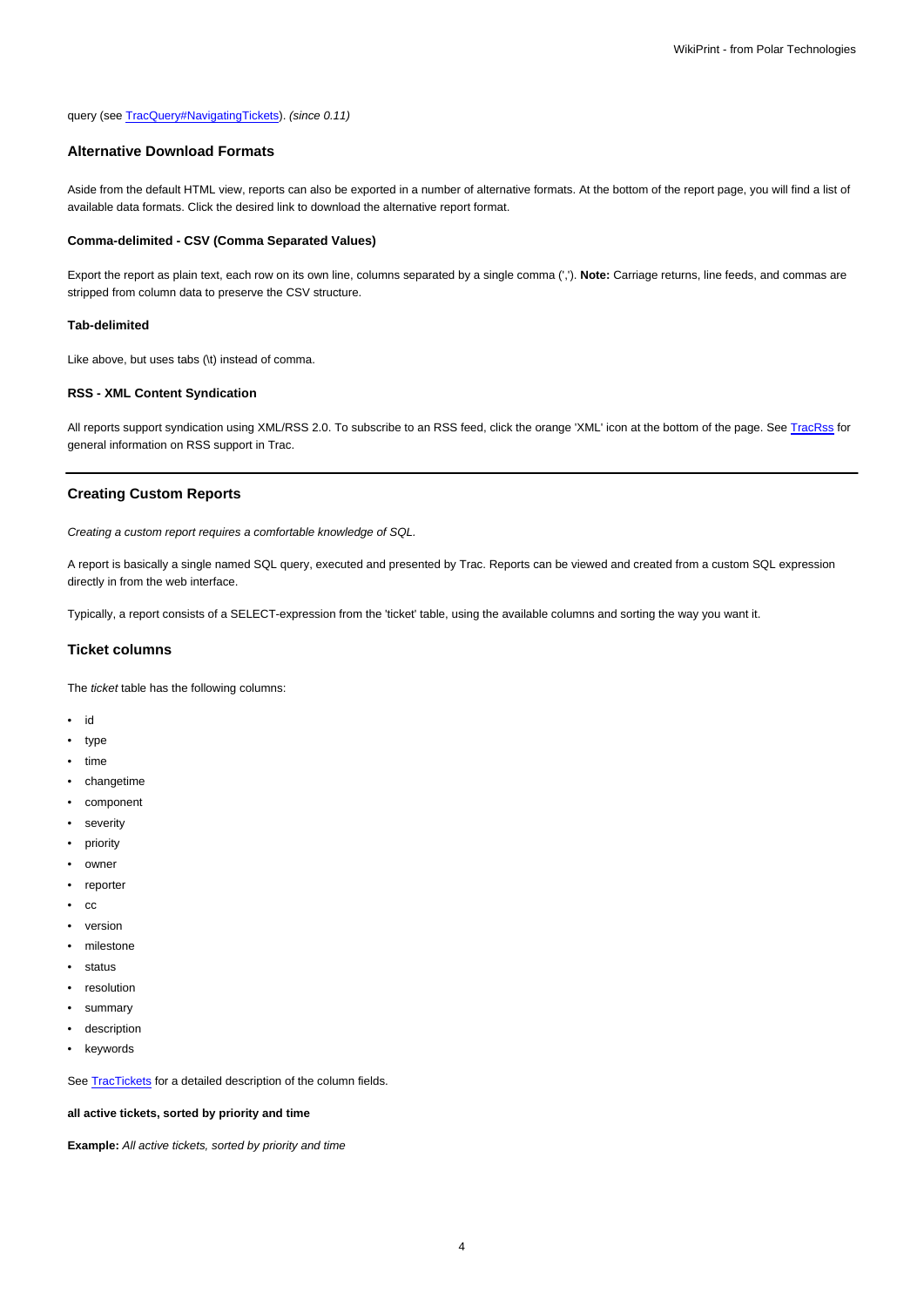```
SELECT id AS ticket, status, severity, priority, owner,
     time as created, summary FROM ticket
WHERE status IN ('new', 'assigned', 'reopened')
ORDER BY priority, time
```
### **Advanced Reports: Dynamic Variables**

For more flexible reports, Trac supports the use of dynamic variables in report SQL statements. In short, dynamic variables are special strings that are replaced by custom data before query execution.

#### **Using Variables in a Query**

The syntax for dynamic variables is simple, any upper case word beginning with '\$' is considered a variable.

#### Example:

SELECT id AS ticket,summary FROM ticket WHERE priority=\$PRIORITY

To assign a value to \$PRIORITY when viewing the report, you must define it as an argument in the report URL, leaving out the leading '\$'.

#### Example:

http://trac.edgewall.org/reports/14?PRIORITY=high

#### To use multiple variables, separate them with an '&'.

#### Example:

http://trac.edgewall.org/reports/14?PRIORITY=high&SEVERITY=critical

#### **Special/Constant? Variables**

There is one magic dynamic variable to allow practical reports, its value automatically set without having to change the URL.

• \$USER -- Username of logged in user.

Example (List all tickets assigned to me):

SELECT id AS ticket,summary FROM ticket WHERE owner=\$USER

### **Advanced Reports: Custom Formatting**

Trac is also capable of more advanced reports, including custom layouts, result grouping and user-defined CSS styles. To create such reports, we'll use specialized SQL statements to control the output of the Trac report engine.

#### **Special Columns**

To format reports, [TracReports](https://meteo.unican.es/trac/wiki/TracReports) looks for 'magic' column names in the query result. These 'magic' names are processed and affect the layout and style of the final report.

### **Automatically formatted columns**

- **ticket** -- Ticket ID number. Becomes a hyperlink to that ticket.
- **created, modified, date, time** -- Format cell as a date and/or time.
- **description** -- Ticket description field, parsed through the wiki engine.

#### **Example:**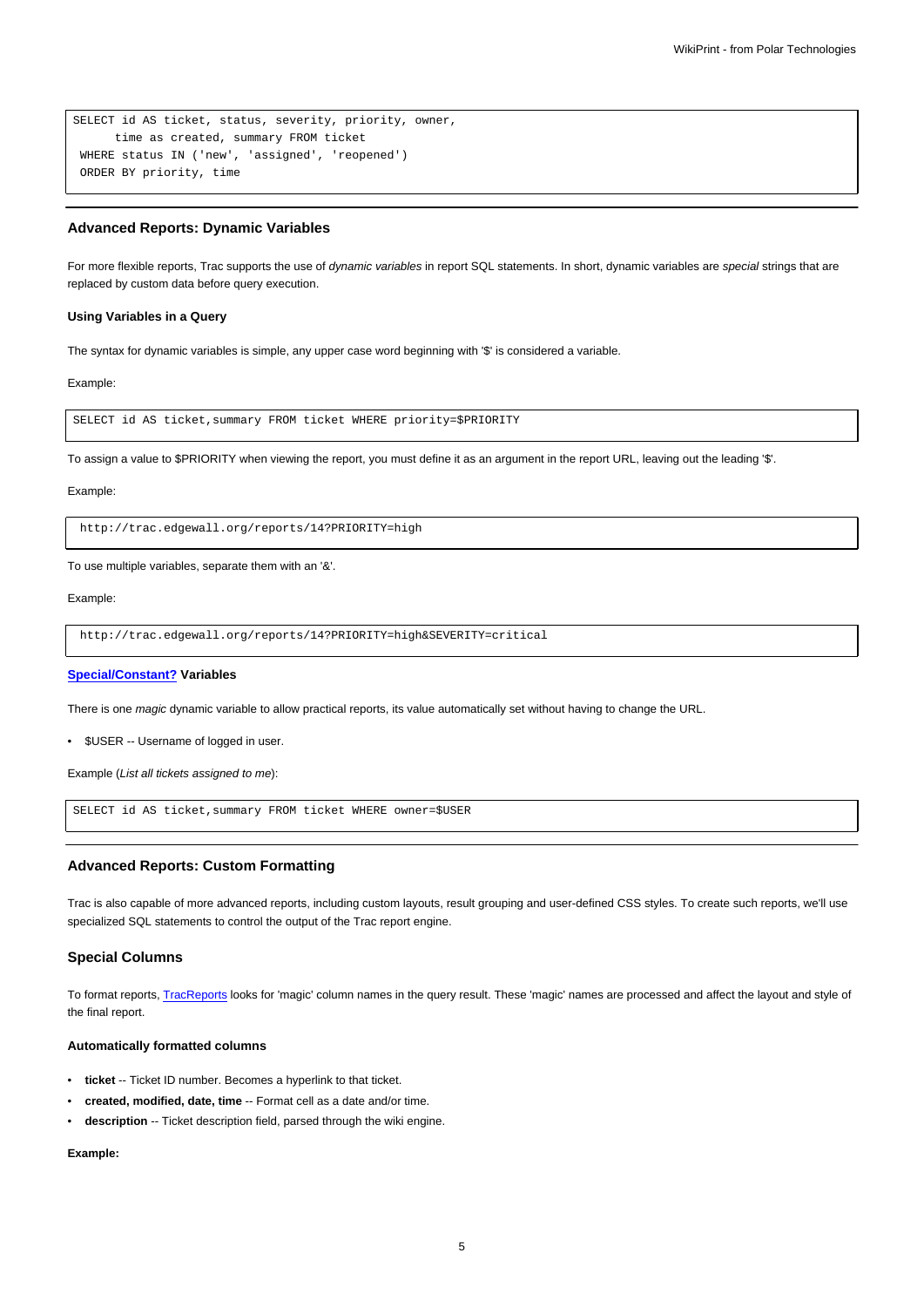SELECT id as ticket, created, status, summary FROM ticket

#### **Custom formatting columns**

Columns whose names begin and end with 2 underscores (Example: **\_\_color\_\_**) are assumed to be formatting hints, affecting the appearance of the row.

- **\_\_group\_\_** -- Group results based on values in this column. Each group will have its own header and table.
- **\_\_color\_\_** -- Should be a numeric value ranging from 1 to 5 to select a pre-defined row color. Typically used to color rows by issue priority. Defaults: Color 1 Color 2 Color 3 Color 4 Color 5
- **\_\_style\_\_ --** A custom CSS style expression to use for the current row.

**Example:** List active tickets, grouped by milestone, colored by priority

```
SELECT p.value AS __color__,
   t.milestone AS __group__,
   (CASE owner WHEN 'daniel' THEN 'font-weight: bold; background: red;' ELSE '' END) AS __style__,
     t.id AS ticket, summary
FROM ticket t,enum p
WHERE t.status IN ('new', 'assigned', 'reopened')
  AND p.name=t.priority AND p.type='priority'
ORDER BY t.milestone, p.value, t.severity, t.time
```
**Note:** A table join is used to match ticket priorities with their numeric representation from the enum table.

#### **Changing layout of report rows**

By default, all columns on each row are display on a single row in the HTML report, possibly formatted according to the descriptions above. However, it's also possible to create multi-line report entries.

- **column\_** -- Break row after this. By appending an underscore ('\_') to the column name, the remaining columns will be be continued on a second line.
- **\_column\_** -- Full row. By adding an underscore ('\_') both at the beginning and the end of a column name, the data will be shown on a separate row.
- **\_column** -- Hide data. Prepending an underscore ('\_') to a column name instructs Trac to hide the contents from the HTML output. This is useful for information to be visible only if downloaded in other formats (like CSV or RSS/XML).

**Example:** List active tickets, grouped by milestone, colored by priority, with description and multi-line layout

```
SELECT p.value AS __color
     t.milestone AS __group__,
     (CASE owner
        WHEN 'daniel' THEN 'font-weight: bold; background: red;'
        ELSE '' END) AS style
     t.id AS ticket, summary AS summary_, -- ## Break line here
     component,version, severity, milestone, status, owner,
     time AS created, changetime AS modified, - + ## Dates are formatted
     description AS _description_, - +# Uses a full row
     changetime AS _changetime, reporter AS _reporter -- ## Hidden from HTML output
FROM ticket t,enum p
WHERE t.status IN ('new', 'assigned', 'reopened')
  AND p.name=t.priority AND p.type='priority'
ORDER BY t.milestone, p.value, t.severity, t.time
```
#### **Reporting on custom fields**

If you have added custom fields to your tickets (a feature since v0.8, see [TracTicketsCustomFields](https://meteo.unican.es/trac/wiki/TracTicketsCustomFields)), you can write a SQL query to cover them. You'll need to make a join on the ticket custom table, but this isn't especially easy.

If you have tickets in the database before you declare the extra fields in trac.ini, there will be no associated data in the ticket\_custom table. To get around this, use SQL's "LEFT OUTER JOIN" clauses. See [?TracIniReportCustomFieldSample](http://trac.edgewall.org/intertrac/TracIniReportCustomFieldSample) for some examples.

**Note that you need to set up permissions in order to see the buttons for adding or editing reports.**